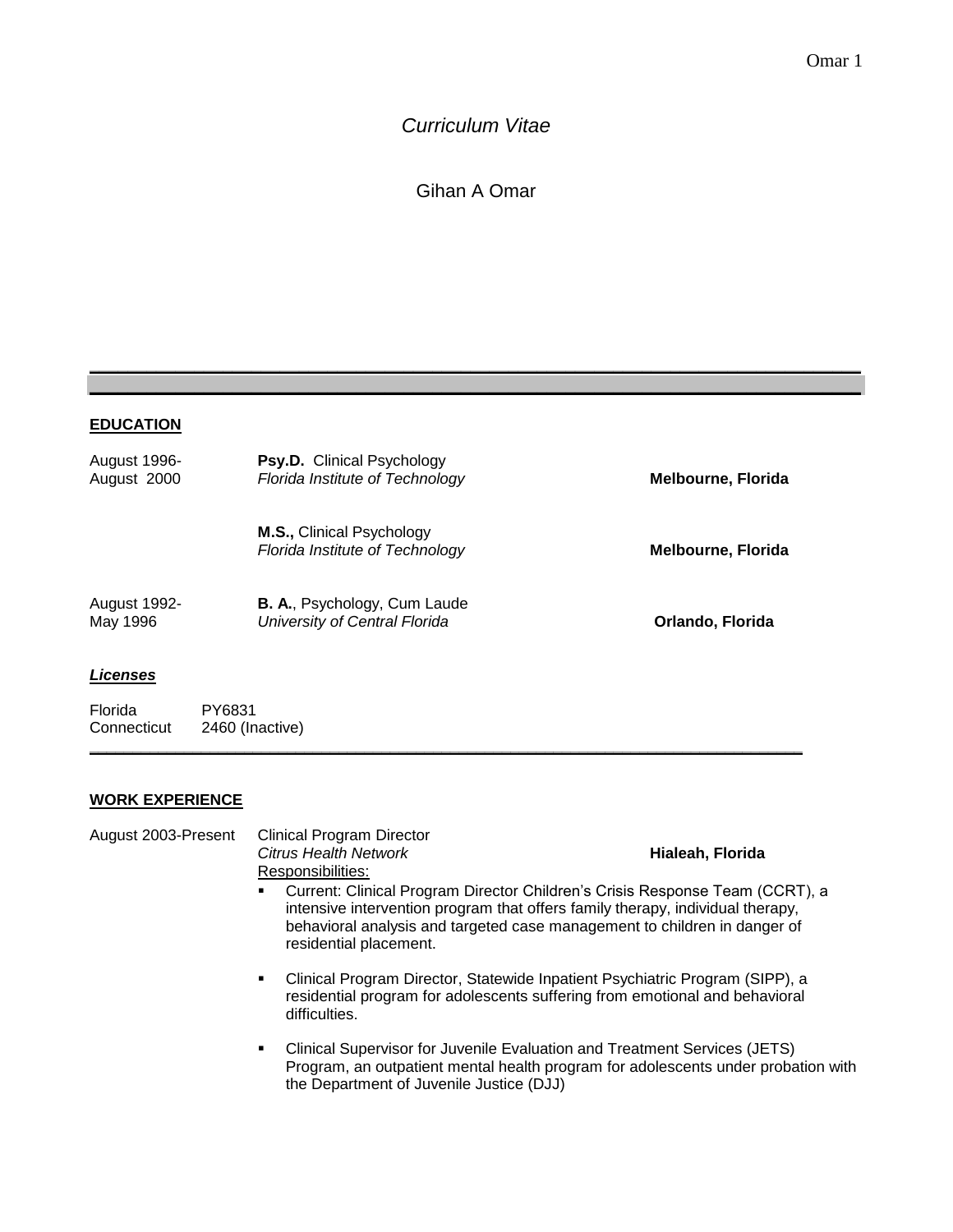|                                     | Clinical Supervisor for Family Safety Case Planning and Comprehensive<br>Assessment Program                                                                                                                                                                                                                                                                                                                                                                                                                                                                                                                                                                                                                                  |                                                                                                                                                                                                                                                                                                                                                                                                                                                                                                                                                                                                                                                                                                                                                                                                                                                          |
|-------------------------------------|------------------------------------------------------------------------------------------------------------------------------------------------------------------------------------------------------------------------------------------------------------------------------------------------------------------------------------------------------------------------------------------------------------------------------------------------------------------------------------------------------------------------------------------------------------------------------------------------------------------------------------------------------------------------------------------------------------------------------|----------------------------------------------------------------------------------------------------------------------------------------------------------------------------------------------------------------------------------------------------------------------------------------------------------------------------------------------------------------------------------------------------------------------------------------------------------------------------------------------------------------------------------------------------------------------------------------------------------------------------------------------------------------------------------------------------------------------------------------------------------------------------------------------------------------------------------------------------------|
| August 2007-Present                 | <b>Adjunct Professor</b><br>Nova Southeastern University<br>Responsibilities:<br>Instruct graduate level courses in Mental Health Counseling Program.                                                                                                                                                                                                                                                                                                                                                                                                                                                                                                                                                                        | Davie, FL                                                                                                                                                                                                                                                                                                                                                                                                                                                                                                                                                                                                                                                                                                                                                                                                                                                |
| September 2001-<br><b>July 2003</b> | Associate Research Scientist, Faculty Appointment.<br>Yale University School of Medicine<br>Department of Psychiatry<br>Responsibilities:<br>research on the impact of ethnic identity and treatment adherence of dually-<br>diagnosed individuals.<br>Project Director, CIRA, grant addressing HIV Prevention in homeless women<br>Addictions Services (DMHAS) Recovery Initiative<br>Supervision of Postdoctoral fellows<br>٠<br>٠<br>clinicians and service providers.<br>٠<br>children in foster care placement. Tailored treatment services and facilitated<br>communication for State and Child Welfare Departments.<br>Conducted research and program development in conjunction with DMHAS<br>٠<br>regarding Trauma. | <b>New Haven, Connecticut</b><br>Received grant fellowship from National Institute of Drug Abuse (NIDA) to conduct<br>Training Coordinator, Recovery Training Institute, Department of Mental Health and<br>Co-developed and facilitate ongoing Cultural competency training curriculum for<br>Served as a research and training consultant for various community organizations.<br>Served as consultant and bilingual psychologist at West Haven Mental Health<br>Center regarding treatment and multicultural issues with immigrant families who had                                                                                                                                                                                                                                                                                                   |
| September 2000-<br>September 2001   | Postdoctoral Fellowship, Yale University<br>School of Medicine, Department of Psychiatry<br>Supervisors: Kathlene Tracey, Ph.D., David Stayner, Ph.D., Larry Davidson, Ph.D.<br>Responsibilities:<br>(Sojourner's Place).<br>$\bullet$<br>trauma treatment research study.<br>links with other community agencies and residential facilities.<br>individuals with serious mental illness.<br>facilitated communication for State and Child Welfare Departments.                                                                                                                                                                                                                                                              | <b>New Haven, Connecticut</b><br>Postdoctoral Fellowship consisted of 70% clinical work and 30% research.<br>Direct clinical service provision within a multidisciplinary treatment setting<br>(Connecticut Mental Health Center) and a women's residential treatment facility<br>Constructed dual-diagnosis (substance abuse and major mental illness) and<br>Developed treatment and crisis intervention policy and facilitated supportive<br>Co-designed Multicultural Competence Training Program as part of federally-<br>funded grant for clinicians providing therapeutic services to ethnic minority<br>Served as consultant and bilingual psychologist at West Haven Mental Health<br>Center regarding treatment and multicultural issues with immigrant families who<br>had children in foster care placement. Tailored treatment services and |
| August 1999-<br>August 2000         | Pre-Doctoral Internship, University of Houston<br>Counseling and Psychological Services<br>Supervisors: Sherri Terrell, Ed.D., Robin Bullington, Ph.D., Kenneth Waldman, Ph.D.<br>Responsibilities:<br>Provided individual, couples, vocational, academic, crisis                                                                                                                                                                                                                                                                                                                                                                                                                                                            | Houston, Texas                                                                                                                                                                                                                                                                                                                                                                                                                                                                                                                                                                                                                                                                                                                                                                                                                                           |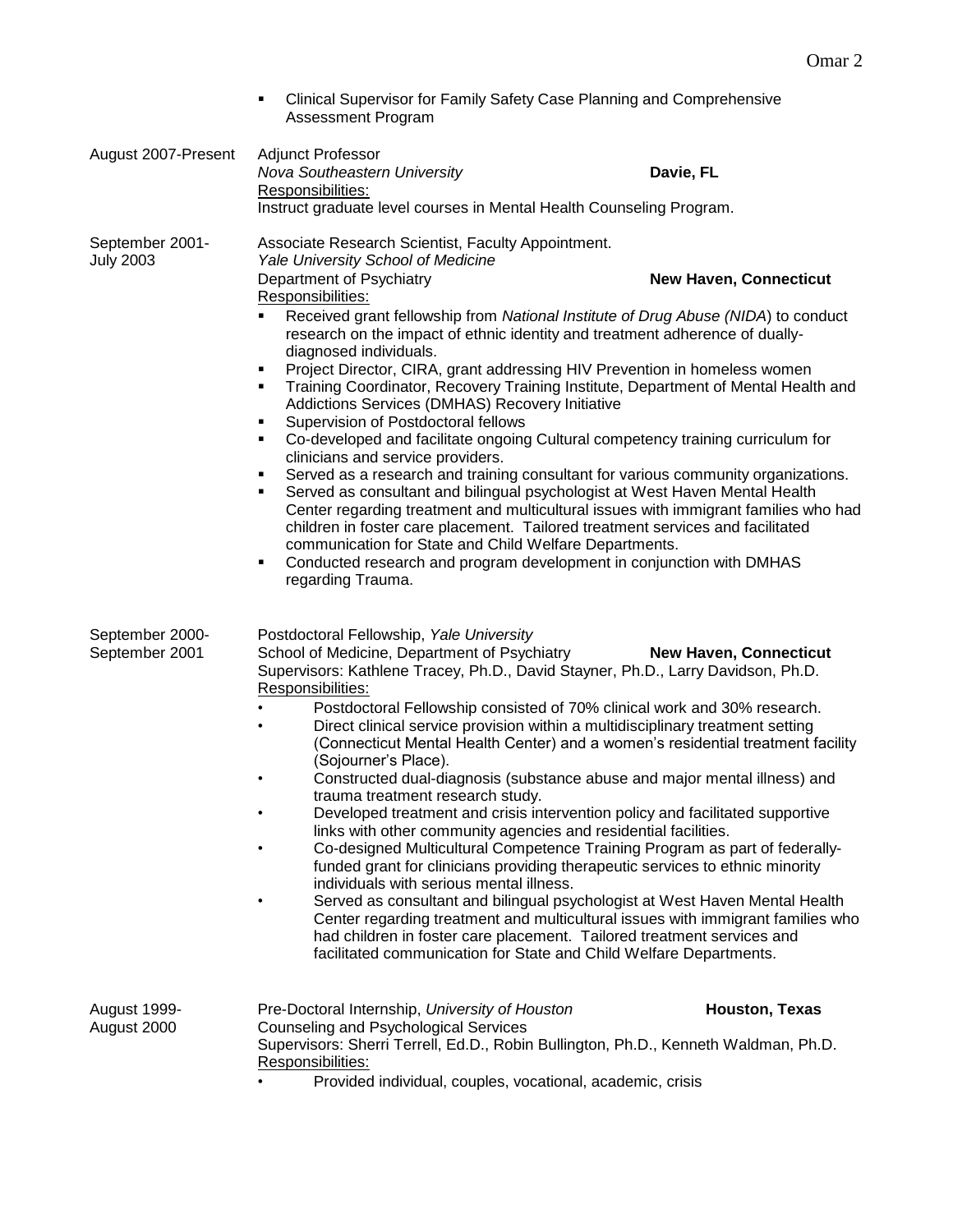and group counseling services to traditional and non-traditional student population from diverse ethnic backgrounds.

- Supervised Master's Level practicum students.
- Implemented crisis intervention services.
- Co-facilitated women's therapy group and process group for Masters and Doctoral level psychology students.
- Conducted individual intakes and triage intakes. Provided vocational and selfimprovement workshops to UH community.
- Conducted vocational, learning disability, ADHD, and personality assessments. Assisted with Master's practicum student orientation.
- Developed Multicultural Resource Guide.

External Rotation: Texas Children's Hospital, Learning Support Center,

Supervisors: Lisa Bonin, Ph.D.

Responsibilities: Conducted social skills, anger management and process groups for children suffering from various diagnoses such as ODD and ADHD.

### **OTHER TEACHING EXPERIENCE**

| Fall 2002-Summer<br>2003         | Adjunct Professor, Department of Psychology<br>Doctoral Level Courses: Substance Abuse, Individual Psychotherapy,<br>Group Psychotherapy<br>University of Hartford<br>Hartford, CT |
|----------------------------------|------------------------------------------------------------------------------------------------------------------------------------------------------------------------------------|
| <b>Fall 2002</b>                 | Instructor, Postdoctoral Seminar, Crossing Cultures in Mental Health<br>Yale University, School of Medicine<br>New Haven, CT                                                       |
| <b>Summer 2002-</b><br>Present   | Co-facilitator, Yale Program on Poverty Disability and Urban Health<br>Crossing Cultures in Mental Health- ongoing series<br>New Haven, CT                                         |
| Summer 2000                      | Co-instructor, Department of Educational Psychology<br>Graduate course: Multicultural Counseling<br>University of Houston<br>Houston, TX                                           |
| <b>Fall 2000-</b><br>Summer 2000 | <b>Practicum Student Supervisor, Counseling and Psychological Services (CAPS)</b><br>University of Houston<br>Houston. TX                                                          |

#### **RESEARCH EXPERIENCE**

#### **Yale University Center for Institutional Research (CIRA).**

Principal investigator: Connie Nickou Psy.D. Directed project which examined high-risk behaviors associated with HIV infection in a homeless female population.

#### **National Institute of Drug Abuse (NIDA) Supplemental Grant**

2001-2002. Awarded supplemental grant to study impact of racial/ethnic identity on the treatment adherence of individuals with co-occurring and substance abuse and major mental illness. Principal investigator: Gihan Omar, Psy.D.

#### **Master's Thesis**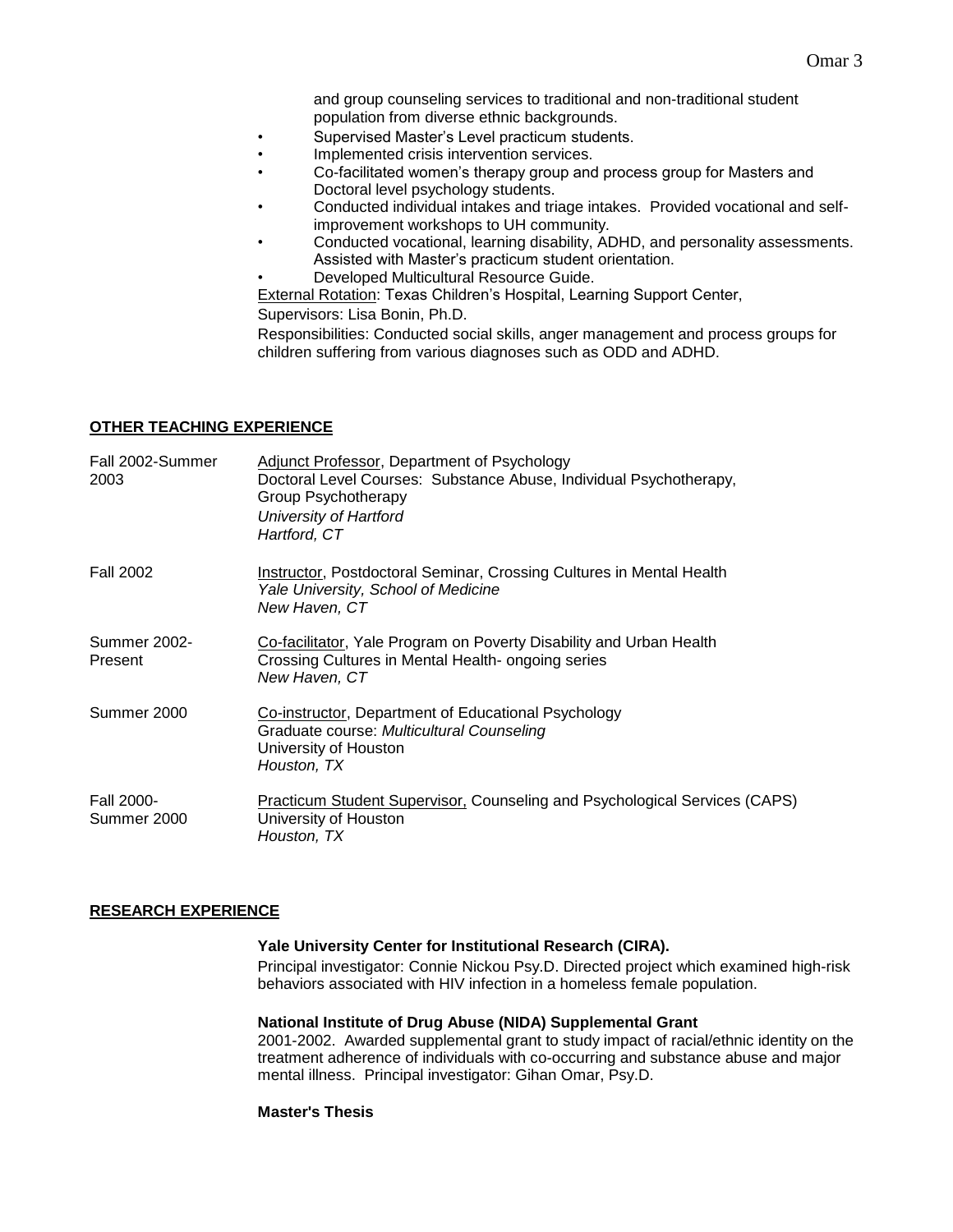#### Committee Chair: Carol Philpot, Psy.D. Marital and Parental Status as Variables in Perceived Gender Roles Using the Femininity Ideology Scale

### **PUBLICATIONS**

Evans, A. Delphin, M., Simmons, R. Omar, G. Tebes, J. (2004) Towards developing a culturally competent system of care. In Handbook of Racial-Cultural Psychology and Counseling, Volume 2. Wiley and Sons: New York.

### **PRESENTATIONS**

| August 2015          | The Misdiagnosis of Children In Foster Care: Implications and<br><b>Treatment Recommendations</b><br>Foster Family-based Treatment Association,, Denver, CO                                                                                                                                    |
|----------------------|------------------------------------------------------------------------------------------------------------------------------------------------------------------------------------------------------------------------------------------------------------------------------------------------|
| <b>July 2013</b>     | Components of Effective Wrap Around Services: Innovations and Best<br>Practices                                                                                                                                                                                                                |
| <b>July 2013</b>     | Enhancing Engagement by Helping Families Understand the Symptom<br>Profiles of their Children vs. Diagnostic Criteria<br>Florida Counseling for Community Mental Health, Orlando, FL                                                                                                           |
| November 2008 - 2011 | The Misdiagnosis of Children In Foster Care: Implications and<br><b>Treatment Recommendations</b><br>Florida Council for Community Mental Health Naples, FL (August 2008)<br>Dependency Summit Orlando, FL (August 2009)<br>Foster Family-based Treatment Association, Orlando, FL (July 2011) |
| November 2003        | Enhancing a Traditional Approach to Cultural Competency Training:<br><b>Incorporating Consumer Voices and Recovery Principles</b><br><b>Connecticut Psychological Association</b><br>Westbrook, CT                                                                                             |
| <b>June 2003</b>     | Cultural Competence For Peer Emergency Room Staff<br>Yale New Haven Hospital<br>New Haven, CT                                                                                                                                                                                                  |
| <b>June 2003</b>     | An Integrative Approach to Cultural Competency Training: Incorporating<br><b>Consumer Stories and Recovery Principles</b><br><b>Mcgill University</b><br>Montreal, Canada                                                                                                                      |
| May 2003             | Cultural Identity as a Factor in Cultural Competence<br>University of Hartford, Women's Research Conference<br>Hartford, CT                                                                                                                                                                    |
| May 2003             | Cultural Competency in a Recovery-Oriented System of Care<br>Department of Mental Health and Addiction Services<br>Hartford, CT                                                                                                                                                                |
| March 2003           | Cultural Competency in a Recovery-Oriented System of Care<br>Department of Mental Health and Addiction Services<br>Hartford, CT                                                                                                                                                                |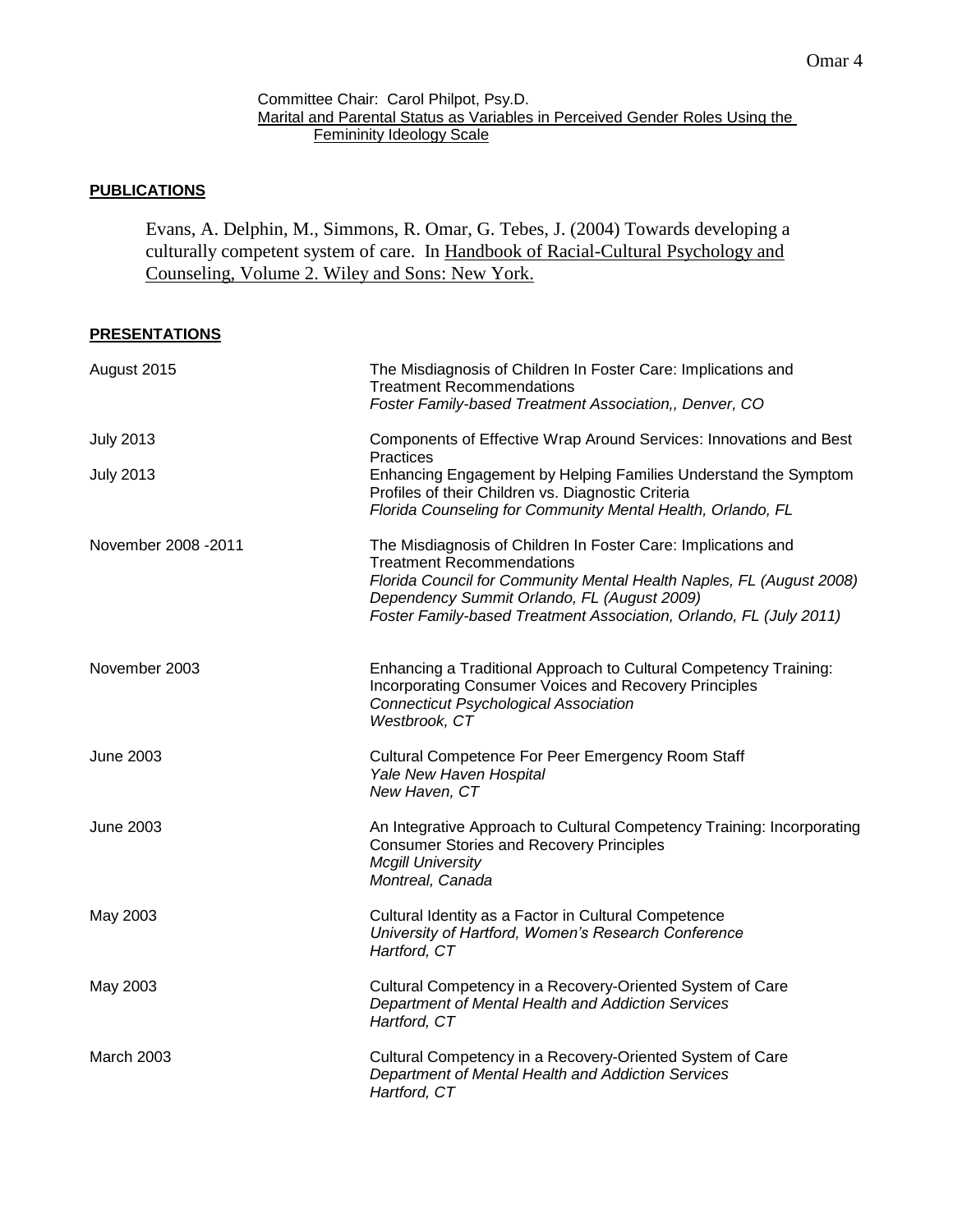| February 2003 | The Emerging Recovery Paradigm<br><b>Greater Bridgeport Mental Health Center</b><br>Bridgeport, CT |
|---------------|----------------------------------------------------------------------------------------------------|
| December 2000 | Mental Health Awareness<br>Sojourner's Place Residential Treatment Facility<br>New Haven, CT       |

## **HONORS AND AWARDS**

- National Health Service Corp Loan Repayment Program Awardee
- **NIDA Minority Supplement Grant Recipient**
- Graduate Assistantship Awards, Florida Institute of Technology (1998 & 1999)
- 1998 Florida Tech Graduate Clinical Psychology Outstanding

Student of the Year

- 1998 Honorable Mention-American Psychological Association Minority Fellowship Program
- 1996 Alpha Xi Delta Scholarship Recipient
- **Psi Chi Honor Society**
- Golden Key National Honor Society
- University of Central Florida Dean's list, President's list (1992-1996)

## **SPECIAL SKILLS**

Native fluency in Arabic